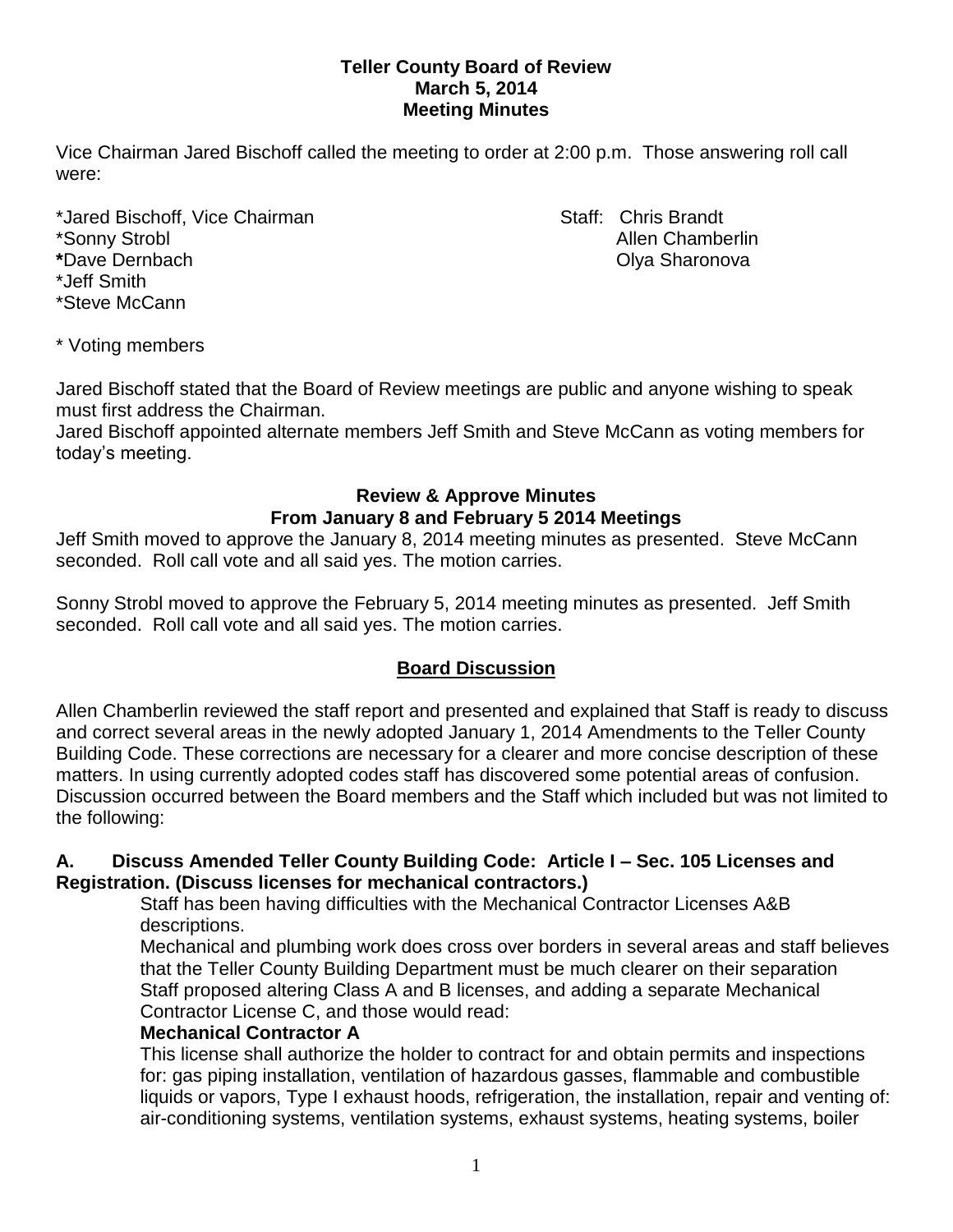heating systems, duct replacement, gas and solid fuel fireplaces, and other appliances listed in the Mechanical Code for commercial or residential.

The annual fee shall be seventy-five dollars (\$75.00). Testing is required.

## **Mechanical Contractor B**

This license shall authorize the holder to contract for and obtain residential permits for the installation, repair, and alterations of: heating and air conditioning systems, new or altered ductwork or systems, boiler heating systems, ventilation and exhaust systems, gas piping installations, gas or solid fuel fireplaces or other appliances listed for use as residential.. The annual fee shall be seventy-five dollars (\$75.00) and testing is required.

# **Mechanical Contractor C**

This license shall authorize the holder to contract for, obtain permits and inspections for: the installation, repair and venting of: gas or solid fuel fireplaces, barbecues, and outdoor heaters

The annual fee shall be fifty dollars (\$50.00). Testing is required. Exceptions.

1. The installation of more than ten feet, (10') of gas piping to accommodate the replacement of gas appliances or shorten the lengths of flexible connections.

There was further discussion between Board members and Staff which included but was not limited to the following:

Staff explained the deference between Pikes Peak Regional Building Department licenses and Teller County's

There is a need for separation between commercial and residential mechanical work The board members asked for exception to be removed from the new Mechanical Contractor License C

### **B. Discuss Amended Teller County Building Code: Article III – 2009 International Residential Code, Ch. 3, Sec. R313 Automatic Fire Systems: Sec. 313.2.1 Design and installation shall be renumbered to: (Sec. R313.2 Design and installation)**

The building department, in cooperation with Teller County DOT and fire districts, has developed criteria for the requirement of fire sprinklers or suppression based on the road access.

The building department would like to return one section to the Teller County Building Code (R313.2.1), that had been deleted, as the addition of this section will make sure that the code will comprehensively cover all the installation of such systems, if it is required. The section would read:

R313.2 Design and installation. Automatic residential fire sprinkler systems shall be designed and installed in accordance with Section P2904 or NFPA 13D.

There was further discussion between Board members and Staff which included but was not limited to the following:

Al Chamberlin will verify with the state of Colorado the required qualifications for a plumbing contractor installing these systems

### **C. Discuss Amended Teller County Building Code: Article III – 2009 International Residential Code, Ch.3, Sec. R315 Carbon Monoxide Alarms: (Amend the first sentence to read: "outside of each sleeping area within 15 feet of each door to a sleeping room")**

The building code makes the following statement that the building department would like to make clearer to the installers of these devices and currently states:

R315.1 Carbon monoxide alarms. "For new construction, an approved carbon monoxide alarm shall be installed outside of each separate sleeping area in the immediate vicinity of the bedrooms in dwelling units within which fuel-fired appliances are installed and in dwelling units with attached garages."